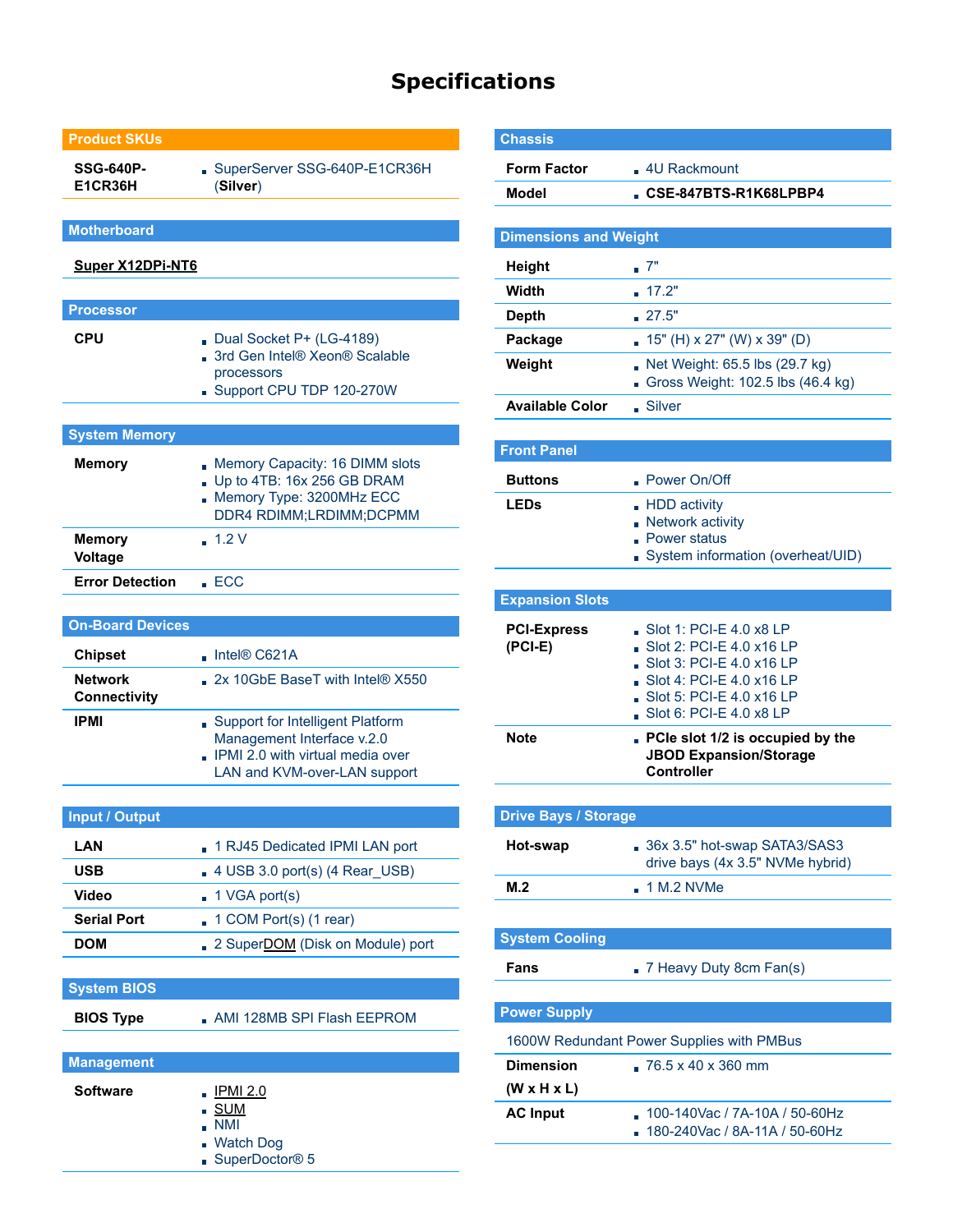| <b>Power</b><br><b>Configurations</b> | <b>ACPI Power Management</b><br>■ Power-on mode for AC power<br>recovery                                             |
|---------------------------------------|----------------------------------------------------------------------------------------------------------------------|
|                                       |                                                                                                                      |
| <b>PC Health Monitoring</b>           |                                                                                                                      |
| <b>CPU</b>                            | 4+1 Phase-switching voltage<br>regulator<br>Monitors for CPU Cores, Chipset<br><b>Voltages, Memory</b>               |
| <b>FAN</b>                            | Fans with tachometer monitoring<br>Pulse Width Modulated (PWM) fan<br>connectors<br>Status monitor for speed control |
| <b>Temperature</b>                    | Monitoring for CPU and chassis<br>environment<br>Thermal Control for fan connectors                                  |

|                      | Max: 66A / Min: 0A (100Vac-<br>$127$ Vac)<br>Max: 133A / Min: 0A (200Vac-<br>240Vac) |
|----------------------|--------------------------------------------------------------------------------------|
| 5V SB                | $\blacksquare$ Max: 1A / Min: 0A                                                     |
| <b>Output Type</b>   | 27 Pairs Gold Finger Connector                                                       |
| <b>Certification</b> | <b>Titanium Level</b>                                                                |

| <b>RoHS</b>            | RoHS Compliant                                                                                                                                                                                                                                                |
|------------------------|---------------------------------------------------------------------------------------------------------------------------------------------------------------------------------------------------------------------------------------------------------------|
| Environmental<br>Spec. | Operating Temperature:<br>$10^{\circ}$ C ~ 35°C (50°F ~ 95°F)<br>Non-operating Temperature:<br>-40°C to 60°C (-40°F to 140°F)<br>Operating Relative Humidity:<br>8% to 90% (Non-Condensing)<br>Non-operating Relative Humidity:<br>5% to 95% (Non-Condensing) |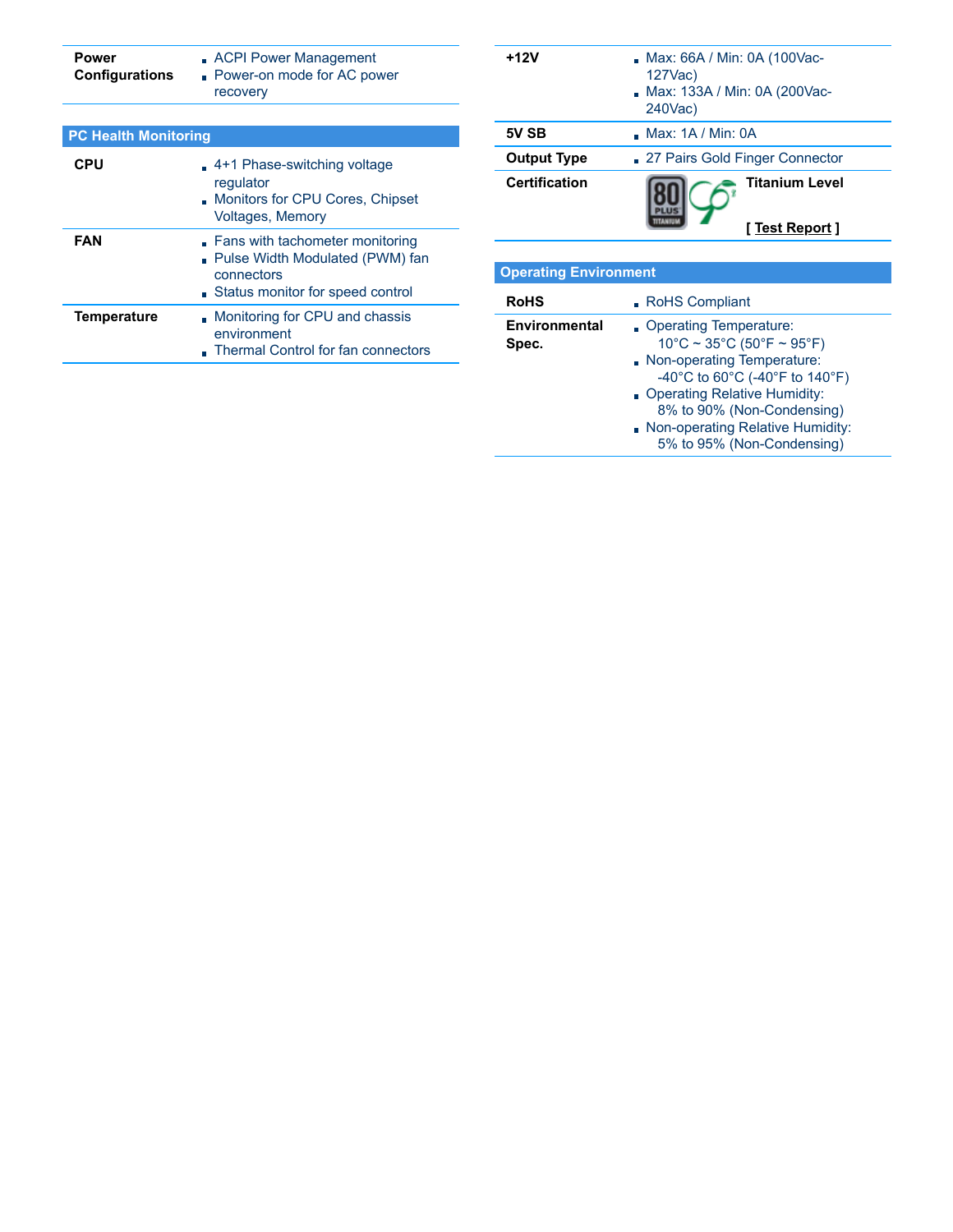# **Parts List**

| <b>Parts List - (Items Included)</b> |                           |                |                                                                                                                                            |  |  |  |
|--------------------------------------|---------------------------|----------------|--------------------------------------------------------------------------------------------------------------------------------------------|--|--|--|
|                                      | <b>Part Number</b>        | Qty            | <b>Description</b>                                                                                                                         |  |  |  |
| <b>Motherboard / Chassis</b>         | MBD-X12DPi-NT6            | 1              | Super X12DPi-NT6 Motherboard                                                                                                               |  |  |  |
|                                      | CSE-847BTS-<br>R1K68LPBP4 | $\mathbf{1}$   | <b>4U Chassis</b>                                                                                                                          |  |  |  |
| <b>Add-on Card / Module</b>          | AOC-S3908L-H8IR-P         | $\mathbf{1}$   | 8 int 12Gb/s ports, x8 Gen4, ROC - LP, 240 HDD w/ exp, RoHS                                                                                |  |  |  |
| <b>Add-on Card / Module</b>          | AOM-SAS3-818E-LP          | $\mathbf{1}$   | 8-port Mini SAS HD Int-to-Ext cable adapter w/ LP<br>bracket, HF, RoHS/REACH                                                               |  |  |  |
| <b>Backplane</b>                     | BPN-SAS3-826EL1-N4        | $\mathbf{1}$   | 12-Port 2U Backplane with Expander support up to 8 x 3.5"<br>SAS3/SATA3 HDD/SDD and 4 x SAS3/SATA3/NVMe Storage<br>Devices, HF, RoHS/REACH |  |  |  |
| <b>Backplane</b>                     | BPN-SAS3-846EL1-N8 1      |                | 24-Port 4U Expander Backplane Support up-to 16x 3.5"<br>SAS3/SATA3 HDD/SSD and 8 x SAS3/SATA3/NVMe Storage<br><b>Devices</b>               |  |  |  |
| Cable 1                              | <b>CBL-0296L</b>          | $\mathbf{1}$   | 9" 4 PIN FAN PWS EXTENSION CORD, PBF                                                                                                       |  |  |  |
| Cable 2                              | CBL-CDAT-0728             | $\mathbf{1}$   | 4 Pin to 4 Pin I2C Cable, 65cm, 26AWG, 4 Wires, Pinout 1-1                                                                                 |  |  |  |
| Cable 3                              | CBL-SAST-0531-01          | $\overline{4}$ | Internal Mini-SAS HD to Mini-SAS HD 80cm, 30AWG, 12Gb/s [FCI]                                                                              |  |  |  |
| Cable 4                              | CBL-SAST-1264-100         | $\mathbf{1}$   | Slimline x8 (STR) to 2x MiniSAS HD x4,65CM,100 OHM, RoHS                                                                                   |  |  |  |
| <b>Parts</b>                         | MCP-260-00042-0N          | $\mathbf{1}$   | STD I/O shield for X9 socket R server MB with Gasket.                                                                                      |  |  |  |
| <b>Software</b>                      | SFT-OOB-LIC               | $\mathbf{1}$   | License key for enabling OOB BIOS management                                                                                               |  |  |  |
| <b>Heatsink / Retention</b>          | <b>SNK-P0078P</b>         | $\mathbf{1}$   | 2U Passive CPU Heat Sink for X12 Generation Intel Whitley and<br><b>Cedar Island Platforms</b>                                             |  |  |  |
| <b>Heatsink / Retention</b>          | SNK-P0078PC               | $\mathbf{1}$   | 2U Passive CPU Heat Sink w/ a Side Air Channel for X12<br>Generation Intel Whitley and Cedar Island Platforms                              |  |  |  |
| *Power Supply                        | <b>PWS-1K68A-1R</b>       | $\overline{2}$ | 1U 1600W Redundant Titanium Power Supply 76mm width<br>27Pair,PBF                                                                          |  |  |  |
| *Power Distributor                   | PDB-PT847-8824            | $\mathbf{1}$   | 24pin standard output with 5V high current 100Amp power<br>distributor board for SC847                                                     |  |  |  |
| *Cable 5                             | <b>CBL-0071L</b>          | $\mathbf{1}$   | ROUND 16 TO 16 PIN RIBBON FP CABLE 30"L, LF                                                                                                |  |  |  |
| *Cable 6                             | <b>CBL-0160L</b>          | $\overline{2}$ | US POWER CORD 16AWG, PB FREE                                                                                                               |  |  |  |
| *Cable 7                             | CBL-PWEX-1079             | $\overline{7}$ | PWEX, FAN, 1X4/P2.5 TO 1X4/P2.54, 37CM, 22AWG, 5A/pin, RoHS                                                                                |  |  |  |
| *FAN 1                               | FAN-0166L4                | $\overline{7}$ | 80x80x38 mm, 13.5K RPM, Optional Middle Cooling Fan for 2U<br>Ultra Series Servers (Hot-swappable Version of FAN-0162L4)                   |  |  |  |
| *Front Panel                         | FPB-TB826-T               | $\mathbf{1}$   | Chassis transfer board for SC826                                                                                                           |  |  |  |
| *Drive Tray(s)                       | MCP-220-00075-0B          | 36             | Black gen 5.5 hot-swap 3.5" HDD tray                                                                                                       |  |  |  |
| *Drive Tray(s)                       | MCP-220-84708-ASM         | $\mathbf{1}$   | SC847B LP MB Tray assembly, HF, RoHS/REACH                                                                                                 |  |  |  |
| *Rail Set                            | MCP-290-00057-0N          | 1 set          | Rail set, quick/quick, default for 4U 17.2" W                                                                                              |  |  |  |
| *Air Shroud                          | MCP-310-49004-0N          | 1              | SC847/417 DP X9 universal PC air shroud 1368x13/12x13MB                                                                                    |  |  |  |
| *Rail Set                            | MCP-410-00007-0N          | $\mathbf{1}$   | Rail screw bag                                                                                                                             |  |  |  |

Notes:

1. Parts with \* are inside the chassis

2. Excessive parts might not be shipped, including but not limited to excessive drive trays, fans, riser brackets, air shrouds, IO shields, cables.....etc.

| <b>Optional Parts List</b> |                    |     |                    |
|----------------------------|--------------------|-----|--------------------|
|                            | <b>Part Number</b> | Qty | <b>Description</b> |
|                            |                    |     |                    |